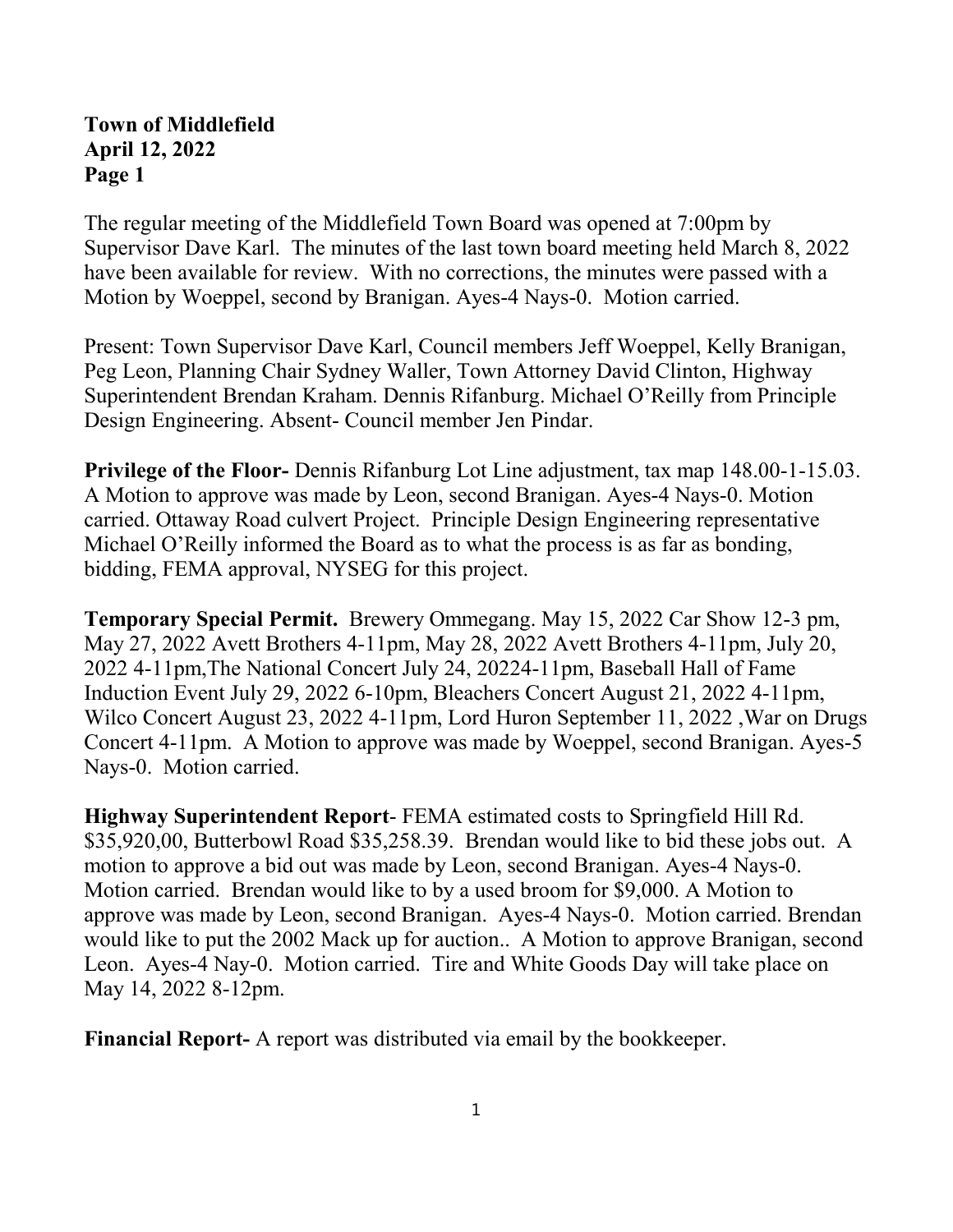**Planning Board Report-** Sydney Waller gave her report. A task force for a solar panel law will be formed. A discussion was held on the Comprehensive Plan.

**Town of Middlefield April 12, 2022 Page 2**

**Zoning/IT Report-** Neal gave a report to the board. A Motion to approve disconnecting Clarity was made by Leon, second by Branigan. Ayes-4 Nays-0. Motion carried.

**Attorney's Report**- The Shipway Road issue has gone no further.

**Old Business-** The Co. Hwy 52, to the Bowerstown bridge speed limit change was denied by the County Highway Department. Obtaining a solar speed limit device was discussed. The approximate cost is \$3,500.00. The County will be approached for funding. An actual speed report will take place by the County. The Supervisor's audit has been completed and on file. A Motion to approve the audit was made by Leon, second by Branigan. Ayes-4 Nays-0. Motion carried. ARPA funds will be reported as revenue loss, general government services. A Motion to approve was made by Leon, second Branigan Ayes-4 Nays-0. Motion carried.

**New Business-** Annual policy review will start next month. A bid was opened for the 2022 lawn mowing season. One bid was received. A Motion to approve Precision Cut, Andrew Pokorny for \$700 per month for the season was made by Woeppel, second Leon. Motion carried.

## **Bills**

**General Bills-** Abstract 4 Vouchers 42-62 in the amount of \$6,629.97. A Motion to approve was made by Leon, second by Branigan. Ayes-4 Nays-0. Motion carried.

**Highway Bills-** Abstract 4 Vouchers 29-48 \$37,140.09. A Motion to approve was made by Branigan, second Woeppel. by Ayes-4 Nays-0. Motion carried.

A Motion to adjourn at 9:26pm was made Woeppel, second Leon. Ayes-4 Nays-0. Motion carried.